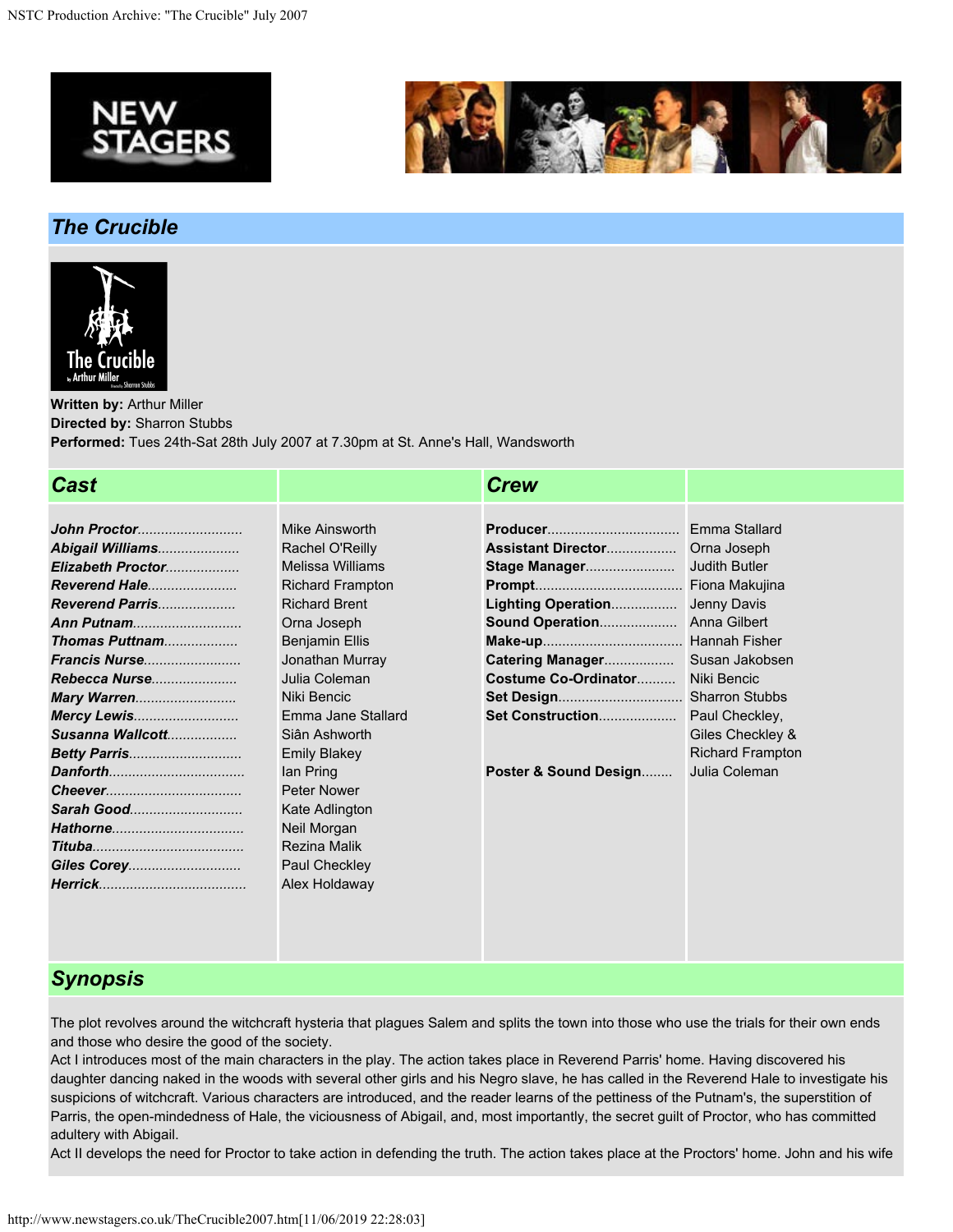argue over whether he should denounce Abigail, and the reader learns of the rift that has developed between Proctor and his wife over his act of adultery. When officials of the court arrive and Elizabeth is arrested, John realizes that he can no longer stand by and not act. Act III shows the attempts by Proctor and other citizens to oppose the court and the opposition they face by those with vested interest in the proceedings. Giles Corey and Francis Nurse denounce the trials and are subsequently arrested. Proctor admits to committing adultery with Abigail but is not believed.

Abigail, by pretending that Mary is "sending her spirit out" to attack her, induces Mary, who has been supporting Proctor, to abandon her testimony and accuse him to protect herself. Proctor is arrested, and Hale quits the court in disgust.

The final act focuses on Proctor's dilemma whether to live or accept death. He signs a confession, but, when he realizes that it will be used against his fellow accused, he tears it up. On a personal level, this act recovers his sense of goodness. In a larger sense, his act represents the tragic sacrifice of good as the only means to bring harmony back to a society gone awry.

### *NODA Review by Stephen Macvicar*

A simple dark set led us on the familiar trail of those Salem witches again. This is a long play with little to take the tension away. An extremely hot auditorium in some strange way enhanced the uneasiness of the audience. There were excellent portrayals throughout, no weak links at all.

In my previous attendances, I have always admired what NSTC were able to achieve at the St Anne's Church Hall in terms of production. The production was at least as good if not better. The subject matter dictated that this was to be no laugh a minute Saturday night out, however, there is nothing like a good drama to keep you on the edge of your seat. NTSC proved their versatility again with a classic of American literature. Many schoolboys and schoolgirls will remember vividly the part that The Crucible had in their education. I remember sort of half reading it at school but it wasn't until I saw a production on stage a few years later that I realised what I had been missing. It has some essentials needed of this genre of drama. The hook for me is the witchcraft theme. Whether we believe in anything we can't see or touch, there is always something fascinating about things we don't understand. There is no doubt that ladies who lived at the time of the Salem witch-trials and a few years either side got a terribly raw deal with many innocents dying under the direction of avaricious authoritarians. This fantastic play gives an insight to the times. Not exactly a frivolous night at the theatre but a challenging one!

Sharron Stubbs was at the helm for this production and put on a good production with a large cast. Sharron relied on a simple set with the focus on the heavy content and particularly strong characters. The period costumes were good, the red back light and gobo with a cross were effective. The pagan dancing added a touch that I hadn't seen before. It's a long play and heavy going so pace was imperative and I was delighted that proceedings did race along. If the pace had at all flagged, it would have been a very difficult evening for your audience. The action evolved from a table slap bang in the centre of the stage in scene one and progressed in a relevant manner. There was a mixture of American and British accents which confused me a little, as did one or two unnecessarily long scene changes (I'm guessing for a costume change). Other than that though, I'd say the production was an undoubted success.

The large cast looked well rehearsed and focussed in their roles. There are too many named principals to comment on individually but I have written a few notes on some of the principals who caught the eye;

John Proctor – Mike Ainsworth – Mike as the bearded John Proctor maintained a surly disposition as the generally decent man who does have a skeleton in his closet.

Abigail Williams – Rachel O'Reilly – Although Abigail is the leader of the witch-hunters, Rachel played her quite calmly which perversely gave her an air of authority and integrity.

Elizabeth Proctor – Melissa Williams – Melissa portrayed with ease the loyal wife who is not only is accused of being a witch but has to deal with adultery.

Tituba – Rezina Malik – Rezina nicely played the Jamaican slave Tituba and was the first person to be accused

Reverend Parris – Richard Brent – Richard was very natural and showed good diction. Extremely fiery and selfish, more than any minister I have ever met!

Reverend Hale – Richard Frampton – A relatively complex character whose initial belief is challenged - I thought Richard did a good job. Rebecca Nurse – Julia Coleman – Julia had nice inflections in her quickly spoken voice and impressed as the respected Rebecca in the face of adversity.

Dep Gov Danforth – Ian Pring – Not in Act One but causes a storm for the rest of the play. Ian was impressive as Danforth, a character who we thought we might uphold honesty but prefers to keep the reputation of the court.

As previously mentioned this was an ensemble production and should be treated as such. Good strength in depth and a hard working support team were much in evidence. Congratulations to New Stagers Theatre Club for an entertaining and tense evening. Once again thank you for inviting me to St Anne's Church Hall in John Huckle's absence and best wishes for your next production.

I look forward to seeing you again in the not too distant future.